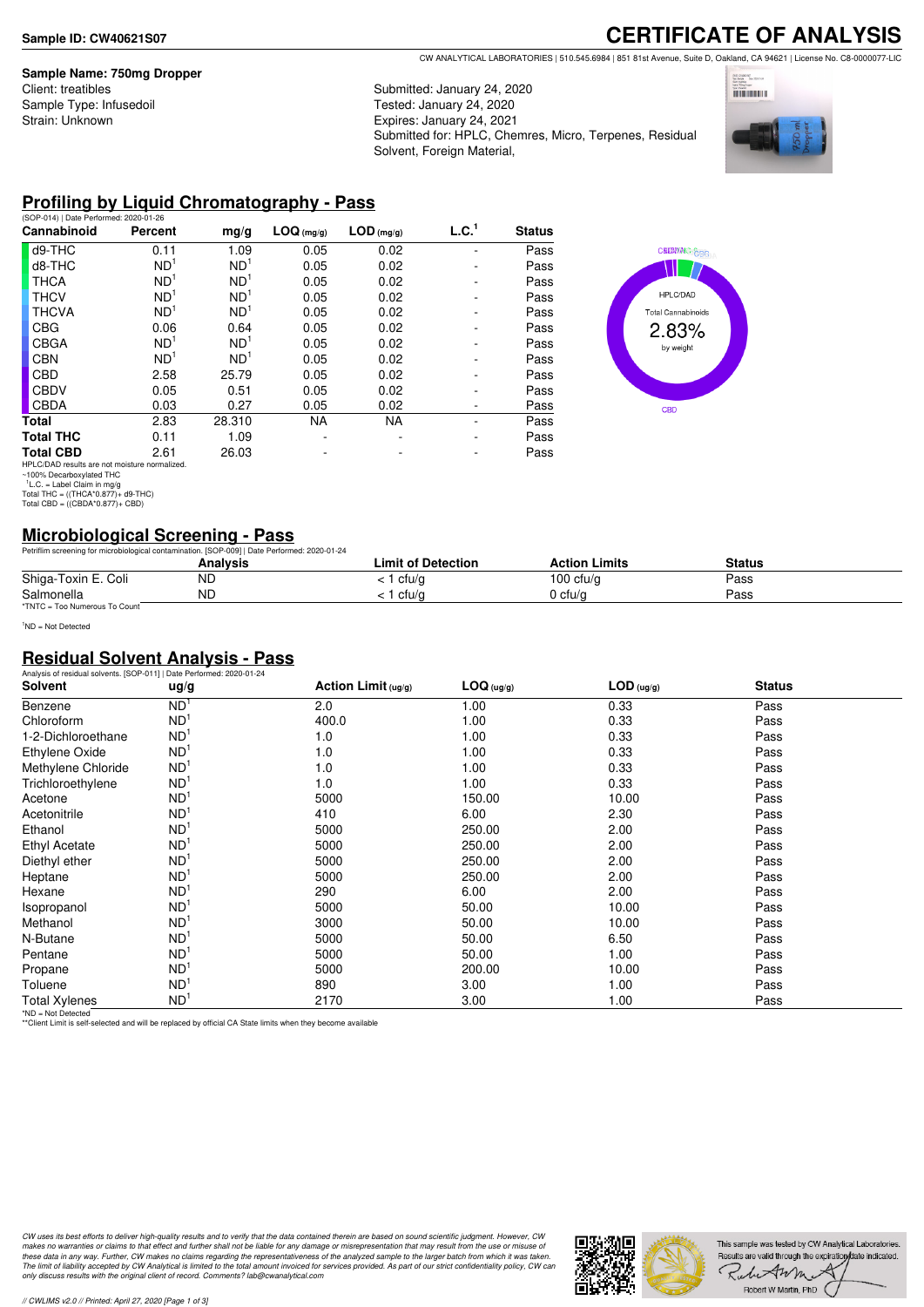**Sample Name: 750mg Dropper** Client: treatibles Sample Type: Infusedoil Strain: Unknown

**CERTIFICATE OF ANALYSIS** CW ANALYTICAL LABORATORIES | 510.545.6984 | 851 81st Avenue, Suite D, Oakland, CA 94621 | License No. C8-0000077-LIC

Submitted: January 24, 2020 Tested: January 24, 2020 Expires: January 24, 2021 Submitted for: HPLC, Chemres, Micro, Terpenes, Residual Solvent, Foreign Material,



# **Chemical Residue Screening - Pass**

| Targeted analysis of chemical residues. [SOP-017]   Date Performed: 2020-01-26 | uq/q            |      |      | LOG (ug/g) LOD (ug/g) Action<br>Limit <sub>(ug/g)</sub> | <b>Status</b> |                    | ug/g            |      | LOG (ug/g) LOD (ug/g) Action | Limit $( uq/q)$ | <b>Status</b> |
|--------------------------------------------------------------------------------|-----------------|------|------|---------------------------------------------------------|---------------|--------------------|-----------------|------|------------------------------|-----------------|---------------|
| Abamectin                                                                      | N <sub>D</sub>  | 0.04 | 0.02 | 0.5                                                     | Pass          | Fludioxonil        | ND <sup>1</sup> | 0.08 | 0.04                         | 30.00           | Pass          |
| Acephate                                                                       | ND <sup>1</sup> | 0.08 | 0.04 | 0.4                                                     | Pass          | Hexythiazox        | ND <sup>1</sup> | 0.04 | 0.02                         | 1               | Pass          |
| Acequinocyl                                                                    | ND <sup>1</sup> | 0.04 | 0.02 | 2                                                       | Pass          | Imazalil           | ND <sup>1</sup> | 0.04 | 0.02                         | 0.2             | Pass          |
| Acetamiprid                                                                    | ND <sup>1</sup> | 0.02 | 0.01 | 0.2                                                     | Pass          | Imidacloprid       | ND <sup>1</sup> | 0.10 | 0.04                         | 0.4             | Pass          |
| Aldicarb                                                                       | ND <sup>1</sup> | 0.04 | 0.02 | 0.00                                                    | Pass          | Kresoxim-methyl    | ND <sup>1</sup> | 0.10 | 0.04                         | 0.4             | Pass          |
| Azoxystrobin                                                                   | ND <sup>1</sup> | 0.02 | 0.01 | 0.2                                                     | Pass          | Malathion          | ND <sup>1</sup> | 0.04 | 0.02                         | 0.2             | Pass          |
| <b>Bifenazate</b>                                                              | ND <sup>1</sup> | 0.02 | 0.01 | 0.2                                                     | Pass          | Metalaxyl          | ND <sup>1</sup> | 0.04 | 0.02                         | 0.2             | Pass          |
| <b>Bifenthrin</b>                                                              | ND <sup>1</sup> | 0.08 | 0.04 | 0.2                                                     | Pass          | Methiocarb         | ND <sup>1</sup> | 0.04 | 0.02                         | 0.2             | Pass          |
| <b>Boscalid</b>                                                                | ND <sup>1</sup> | 0.04 | 0.02 | 0.4                                                     | Pass          | Methomyl           | ND <sup>1</sup> | 0.08 | 0.04                         | 0.10            | Pass          |
| Captan                                                                         | ND <sup>1</sup> | 0.04 | 0.02 | 5.00                                                    | Pass          | Mevinphos          | ND <sup>1</sup> | 0.08 | 0.04                         | 0.00            | Pass          |
| Carbaryl                                                                       | ND <sup>1</sup> | 0.04 | 0.02 | 0.2                                                     | Pass          | Myclobutanil       | ND <sup>1</sup> | 0.10 | 0.04                         | 0.2             | Pass          |
| Carbofuran                                                                     | ND <sup>1</sup> | 0.04 | 0.02 | 0.2                                                     | Pass          | Naled              | ND <sup>1</sup> | 0.02 | 0.01                         | 0.50            | Pass          |
| Chlorantraniliprole                                                            | ND <sup>1</sup> | 0.08 | 0.04 | 0.2                                                     | Pass          | Oxamyl             | ND <sup>1</sup> | 0.04 | 0.02                         | 0.20            | Pass          |
| Chlordane                                                                      | ND <sup>1</sup> | 0.10 | 0.04 | 0.00                                                    | Pass          | Paclobutrazol      | ND <sup>1</sup> | 0.04 | 0.02                         | 0.4             | Pass          |
| Chlorfenapyr                                                                   | ND <sup>1</sup> | 0.10 | 0.04 | 0.00                                                    | Pass          | Parathion methyl   | ND <sup>1</sup> | 0.04 | 0.02                         | 0.00            | Pass          |
| Chlorpyrifos                                                                   | ND <sup>1</sup> | 0.08 | 0.04 | 0.2                                                     | Pass          | <b>PCNB</b>        | ND <sup>1</sup> | 0.02 | 0.01                         | 0.20            | Pass          |
| Clofentezine                                                                   | ND <sup>1</sup> | 0.02 | 0.01 | 0.2                                                     | Pass          | Permethrin         | ND <sup>1</sup> | 0.10 | 0.04                         | 0.2             | Pass          |
| Coumaphos                                                                      | ND <sup>1</sup> | 0.04 | 0.02 | 0.00                                                    | Pass          | Phosmet            | ND <sup>1</sup> | 0.04 | 0.02                         | 0.2             | Pass          |
| Cyfluthrin                                                                     | ND <sup>1</sup> | 0.10 | 0.04 | 1.00                                                    | Pass          | Piperonyl butoxide | ND <sup>1</sup> | 0.10 | 0.04                         | 2               | Pass          |
| Cypermethrin                                                                   | ND <sup>1</sup> | 0.10 | 0.04 | 1.00                                                    | Pass          | Prallethrin        | ND <sup>1</sup> | 0.10 | 0.04                         | 0.2             | Pass          |
| Daminozide                                                                     | ND <sup>1</sup> | 0.08 | 0.04 | 1                                                       | Pass          | Propiconazole      | ND <sup>1</sup> | 0.08 | 0.04                         | 0.4             | Pass          |
| Diazinon                                                                       | ND <sup>1</sup> | 0.02 | 0.01 | 0.2                                                     | Pass          | Propoxur           | ND <sup>1</sup> | 0.02 | 0.01                         | 0.2             | Pass          |
| <b>Dichlorvos</b>                                                              | ND <sup>1</sup> | 0.01 | 0.01 | 1.                                                      | Pass          | Pyrethrin          | ND <sup>1</sup> | 0.04 | 0.01                         | 1               | Pass          |
| Dimethoate                                                                     | ND <sup>1</sup> | 0.04 | 0.02 | 0.2                                                     | Pass          | Pyridaben          | ND <sup>1</sup> | 0.04 | 0.02                         | 0.2             | Pass          |
| Dimethomorph                                                                   | ND <sup>1</sup> | 0.04 | 0.02 | 20.00                                                   | Pass          | Spinetoram         | ND <sup>1</sup> | 0.08 | 0.04                         | 3.00            | Pass          |
| Ethoprophos                                                                    | ND <sup>1</sup> | 0.02 | 0.01 | 0.2                                                     | Pass          | Spinosad           | ND <sup>1</sup> | 0.04 | 0.02                         | 3.00            | Pass          |
| Etofenprox                                                                     | ND <sup>1</sup> | 0.04 | 0.02 | 0.4                                                     | Pass          | Spiromesifen       | ND <sup>1</sup> | 0.08 | 0.04                         | 0.2             | Pass          |
| Etoxazole                                                                      | ND <sup>1</sup> | 0.04 | 0.02 | 0.2                                                     | Pass          | Spirotetramat      | ND <sup>1</sup> | 0.04 | 0.02                         | 0.2             | Pass          |
| Fenhexamid                                                                     | ND <sup>1</sup> | 0.08 | 0.04 | 10.00                                                   | Pass          | Spiroxamine        | ND <sup>1</sup> | 0.04 | 0.02                         | 0.4             | Pass          |
| Fenoxycarb                                                                     | ND <sup>1</sup> | 0.04 | 0.02 | 0.2                                                     | Pass          | Tebuconazole       | ND <sup>1</sup> | 0.08 | 0.04                         | 0.4             | Pass          |
| Fenpyroximate                                                                  | ND <sup>1</sup> | 0.08 | 0.04 | 0.4                                                     | Pass          | Thiacloprid        | ND <sup>1</sup> | 0.04 | 0.02                         | 0.2             | Pass          |
| Fipronil                                                                       | ND <sup>1</sup> | 0.08 | 0.04 | 0.00                                                    | Pass          | Thiamethoxam       | ND <sup>1</sup> | 0.04 | 0.02                         | 0.2             | Pass          |
| Flonicamid                                                                     | ND <sup>1</sup> | 0.04 | 0.02 | 0.20                                                    | Pass          | Trifloxystrobin    | ND <sup>1</sup> | 0.01 | 0.01                         | 0.2             | Pass          |

NT = Not Tested

## **Heavy Metals Profiling - Pass**

| Analysis of Heavy Metals. [SOP-012]   Date Performed: 2020-01-27 |           |                               |           |                       |               |  |
|------------------------------------------------------------------|-----------|-------------------------------|-----------|-----------------------|---------------|--|
|                                                                  | ug/g      | $\textsf{LOQ}(\textsf{ug/g})$ | LOD(uq/q) | Action Limit $(uq/q)$ | <b>Status</b> |  |
| Cadmium                                                          | <b>ND</b> | 0.04                          | 0.01      | 0.5                   | Pass          |  |
| Lead                                                             | ND        | 0.04                          | 0.01      | 0.5                   | Pass          |  |
| Arsenic                                                          | <b>ND</b> | 0.07                          | 0.02      | ט. ו                  | Pass          |  |
| Mercurv                                                          | <b>ND</b> | 0.05                          | 0.02      | 3.0                   | Pass          |  |
| <sup>1</sup> ND = Not Detected                                   |           |                               |           |                       |               |  |

### **Water Activity -**

is to determine water activity | Date Performed

# **Foreign Material Analysis - Pass**

Analysis to determine whether foreign material is present | Date Performed: 2020-01-24

**Analysis Status** Product within acceptable limits for all foreign material criteria. Pass

CW uses its best efforts to deliver high-quality results and to verify that the data contained therein are based on sound scientific judgment. However, CW<br>makes no warranties or claims to that effect and further shall not *only discuss results with the original client of record. Comments? lab@cwanalytical.com*



Action Limit (Aw) Status